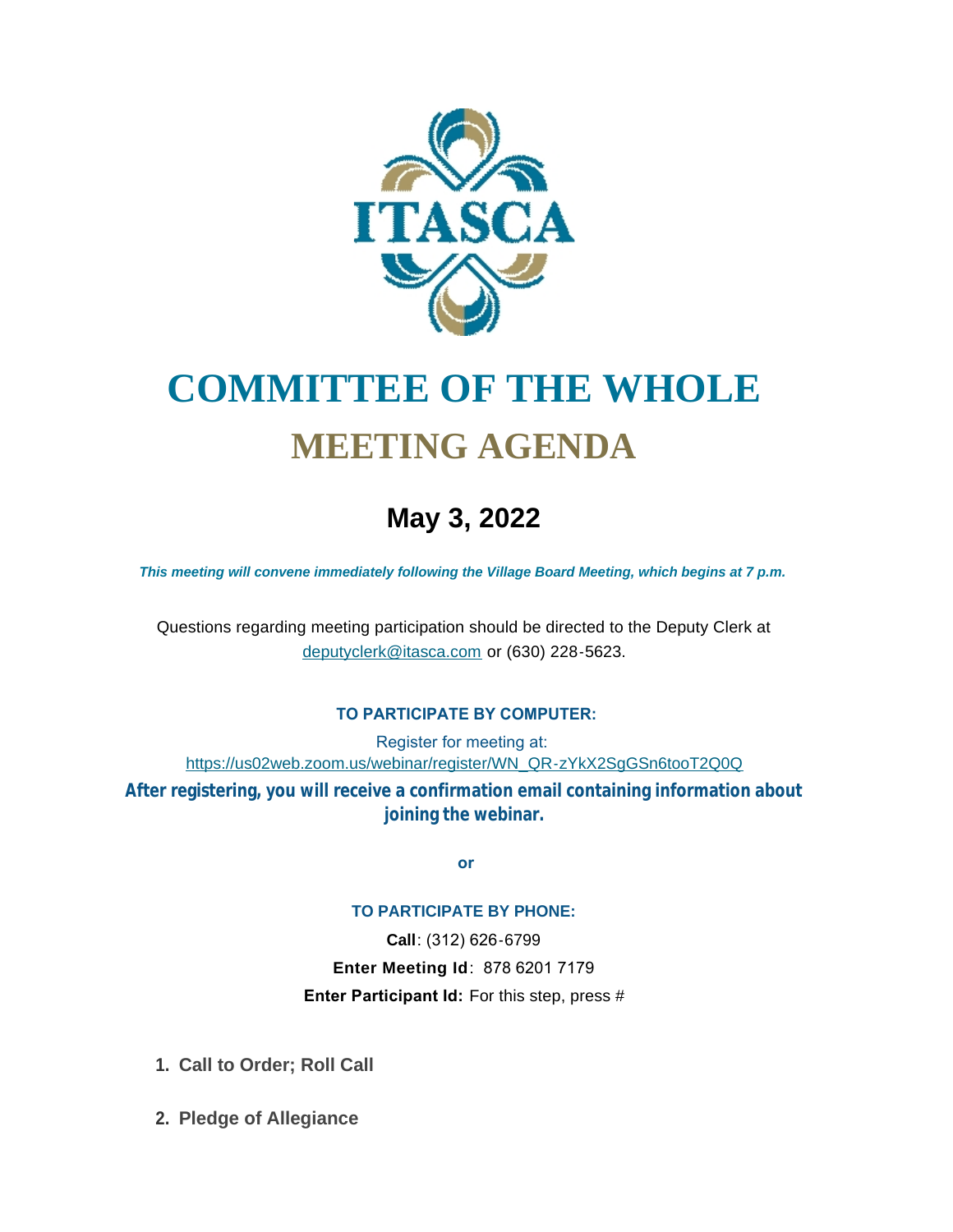- **Audience Participation 3.**
- **Presentation of Meeting Minutes 4.**
	- **Committee of the Whole – April 19, 2022 a.**

**Documents:**

### [20220419 COW Minutes.pdf](http://www.itasca.com/AgendaCenter/ViewFile/Item/7643?fileID=9475)

- **President's Comments 5.**
- **Community Development Committee 6.** Chair Trustee Gavanes; Co-Chair Trustee Leahy
	- **Discussion and possible action regarding a Temporary Use for a. Tiny Shops and Food Courts/Trailers at 105 S. Maple Street from May 27 – November 27, 2022**
	- **Discussion and possible action regarding Updating the Zoning b. Fee Schedule for Development Reviews**

**Documents:**

ComDev B - [Zoning Fee Schedule.pdf](http://www.itasca.com/AgendaCenter/ViewFile/Item/7644?fileID=9485)

- **Capital & Infrastructure Committee 7.** Chair Trustee Aiani; Co-Chair Trustee Madaras
	- **Discussion and possible action regarding the Itasca Roadway & a. Infrastructure Improvements – Elm Street Payment Request #6 to DiMeo Brothers in the amount of \$499,541.83**

**Documents:**

Cap A - DiMeo - [Roadway And Infrastructure -](http://www.itasca.com/AgendaCenter/ViewFile/Item/7646?fileID=9477) Pymt 6.Pdf

**Discussion and possible action regarding the 2021 Sanitary b. Sewer Cured-In-Place Pipelining Final Payment Request #2 to Michels Corporation in the amount of \$79,785.56**

**Documents:**

Cap B - [2021 Sanitary Sewer Cured In Place Pipelining.pdf](http://www.itasca.com/AgendaCenter/ViewFile/Item/7647?fileID=9478)

**Discussion and possible action regarding the 2021 Sanitary c. Manhole Rehabilitation Final Payment Request #2 to Michels**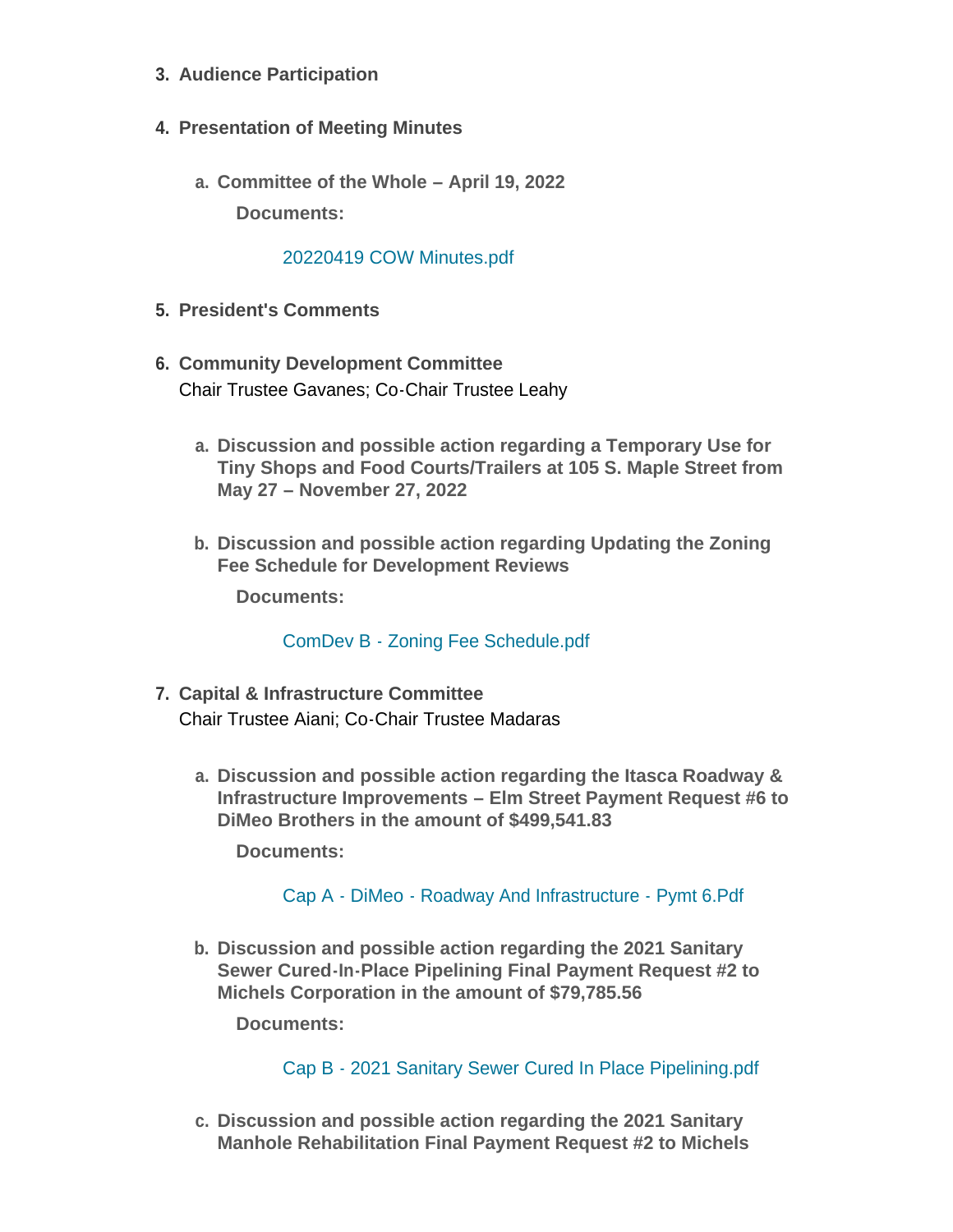**Manhole Rehabilitation Final Payment Request #2 to Michels Corporation in the amount of \$151,827.85**

**Documents:**

Cap C - Michels - [2021 Sanitary Manhole -](http://www.itasca.com/AgendaCenter/ViewFile/Item/7648?fileID=9479) Pymt 2.Pdf

**Discussion and possible action regarding Lead Service Line d. Replacement Program Payment Request #1 - Partial to Joel Kennedy Construction Corporation in the amount of \$416,108.70**

**Documents:**

Cap D - [LSLR Pay Request 1 -](http://www.itasca.com/AgendaCenter/ViewFile/Item/7649?fileID=9480) Joel Kennedy .Pdf

**Discussion and possible action regarding 2022 Annual Street e. Maintenance Program Payment Request #1 - Partial to Schroeder Asphalt Services, Inc. in the amount of \$165,780.30**

**Documents:**

Cap E - [Pavement Program Schroeder -](http://www.itasca.com/AgendaCenter/ViewFile/Item/7650?fileID=9481) Pymt 1.Pdf

**Discussion and possible action regarding Local Limits Text f. Amendment for Discharge of Sanitary Sewerage – Ordinance §53.36**

**Documents:**

Cap F - [Local Limits Amendment -](http://www.itasca.com/AgendaCenter/ViewFile/Item/7651?fileID=9482) 042622.Pdf

**Discussion and possible action regarding Piedmont Technical g. Services Three Year Contract for Village of Itasca WWTP-Trojan UV300+**

**Documents:**

Cap G - [UVdisinfection Piedmont Contract -](http://www.itasca.com/AgendaCenter/ViewFile/Item/7652?fileID=9483) 0426622.Pdf

**Discussion and possible action regarding Awarding Earth Inc. a h. One Year Contract for the Village of Itasca WWTP Biosolids Hauling**

**Documents:**

[Cap H - 2022 Biosolids Hauling Contract - Earth Inc -](http://www.itasca.com/AgendaCenter/ViewFile/Item/7653?fileID=9484) 042622.Pdf

**Finance & Operations Committee 8.** Chair Trustee Powers; Co-Chair Trustee Linsner